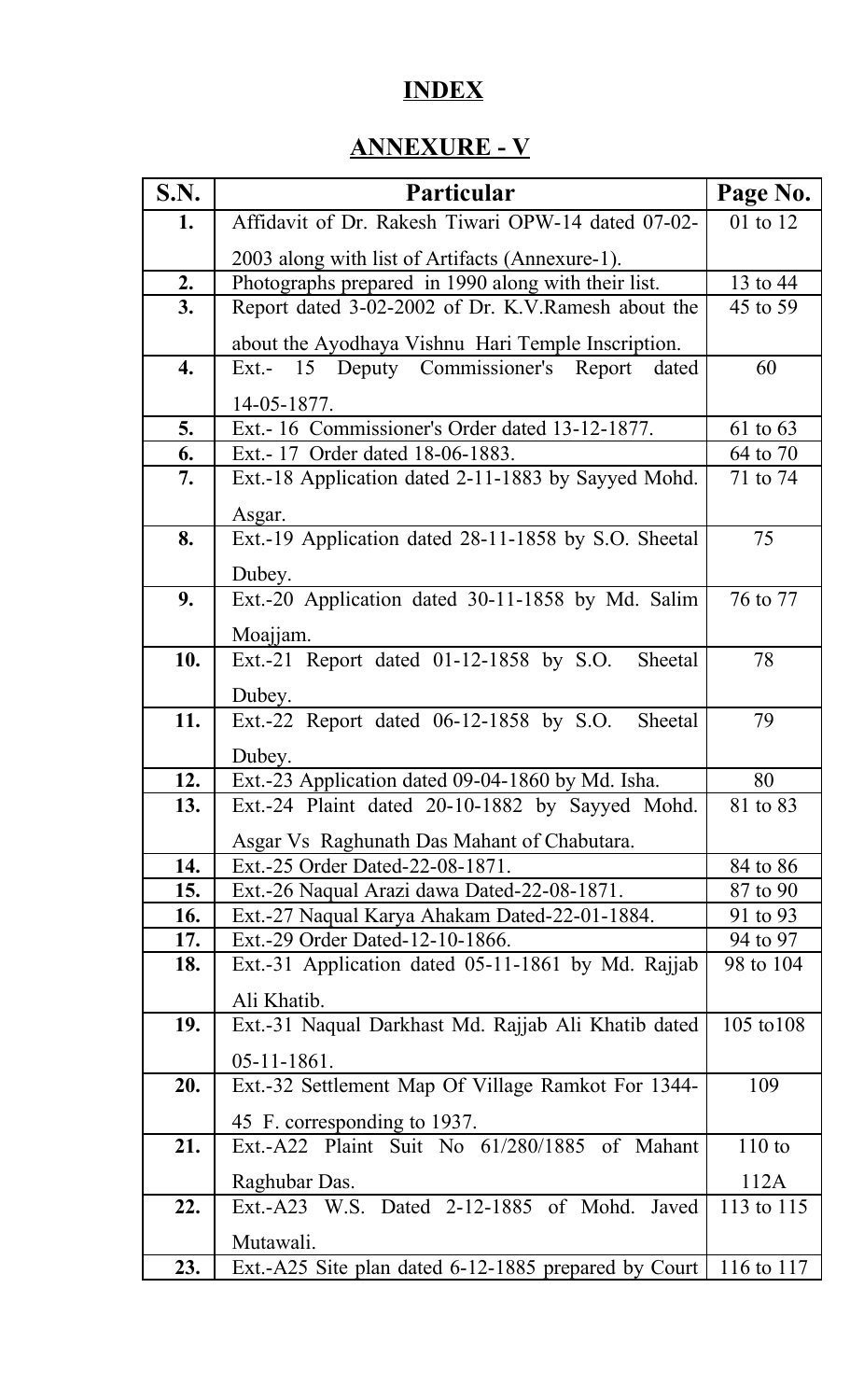| 24. | Commissioner Gopal Sahay.<br>Judgement Dated 24-12-1885 of Pt.            | 118 to 124 |
|-----|---------------------------------------------------------------------------|------------|
|     | Ext.-A26                                                                  |            |
|     | Harikishun] Sub-Judge in O.S. No-61/280/1885.                             |            |
| 25. | Ext.-A27 Judgement Dated 18-03-1886 of District                           | 125 to 127 |
|     | Judge in Civil Appeal No 27/85.                                           |            |
| 26. | Ext.-A42 Judgement Dated 30-03-1946 of Civil Judge                        | 128 to 139 |
|     |                                                                           |            |
| 27. | Faizabad.                                                                 | 140 to 143 |
|     | Ext.-A63 The Copy Of Report Dated 10-12-1949 of                           |            |
|     | Mohd. Ibrahim Waqf Inspector.                                             |            |
| 28. | Ext.-A64 The Report Dated 23-12-1949 of Mohd.                             | 144 to 148 |
|     | Ibrahim Waqf Inspector.                                                   |            |
| 29. | Report Dated 25-05-50 of Shiv Shankar Lal Pleader                         | 149 to 151 |
|     | Commissioner.                                                             |            |
| 30. | Ext.-A16 Nakal Bataur Sanad Dated 30-09-1863.                             | 152 to 164 |
| 31. | Ext.-A17 Nakal Bataur Sanad Dated 16-09-1865.                             | 165 to 176 |
| 32. | Ext.-A18 Nakal Bataur Sanad Dated 30-10-1865.                             | 177 to 189 |
| 33. | Ext.-A20 Nakal Tazbij Musmula Mishil Haquiyat                             | 190 to 193 |
|     |                                                                           |            |
|     | Bandobast Dated 22-08-1871.                                               |            |
| 34. | Ext.-A21 Nakal Khashra Mauza Ramkot Pagrana                               | 194 to 202 |
|     | Haweli Awadh Zila Faizabad 22-08-1871.                                    |            |
| 35. | Ext.-A24 Nakal Report Amin Matkhala Gopal Sahai                           | 203 to 206 |
|     | Commission Dated 06-12-1885.                                              |            |
| 36. | Mutalika<br>$Ext.-A30$<br>Intekhab<br>Khewat<br>Mauza                     | 207 to 209 |
|     | Bahoranpur Babat 1332 Fashli.                                             |            |
| 37. | Ext.-A37 Nakal Bandobast Sabik Mauza Ram Kot                              | 210 to 212 |
|     |                                                                           |            |
|     | Pargana Haweli Awadh Dated 09-03-50.                                      |            |
| 38. | Ext.-A38 Nakal Khasra Kistwar Mishil Bandobast                            | 213 to 216 |
|     | Sabik Mauza Ram Kot Pargana Haweli awadh.                                 |            |
| 39. | Ext.-A39 Nakal Nakhsa Kistwar Mishil Bandobast                            | 217 to 219 |
|     | Sabik Mauza Ram Kot Pargana Haweli Tahsil Zila                            |            |
|     |                                                                           |            |
| 40. | Faizabad Dated 09-03-50.<br>Ext.-A40 Intekhab Nakhsha Abadi Mauza Ram Kot | 220        |
|     |                                                                           |            |
|     | Pargana Haweli Awadh Tahsil wa Zila Faizabad.                             |            |
| 41. | Report of the Expert Regarding Interpolation in the                       | 221 to 239 |
|     | Map.                                                                      |            |
| 42. | Relevant Extract of Oral Evidence adduced by the                          | 240 to 281 |
|     | Parties in leading case No 4/1989.                                        |            |
|     |                                                                           |            |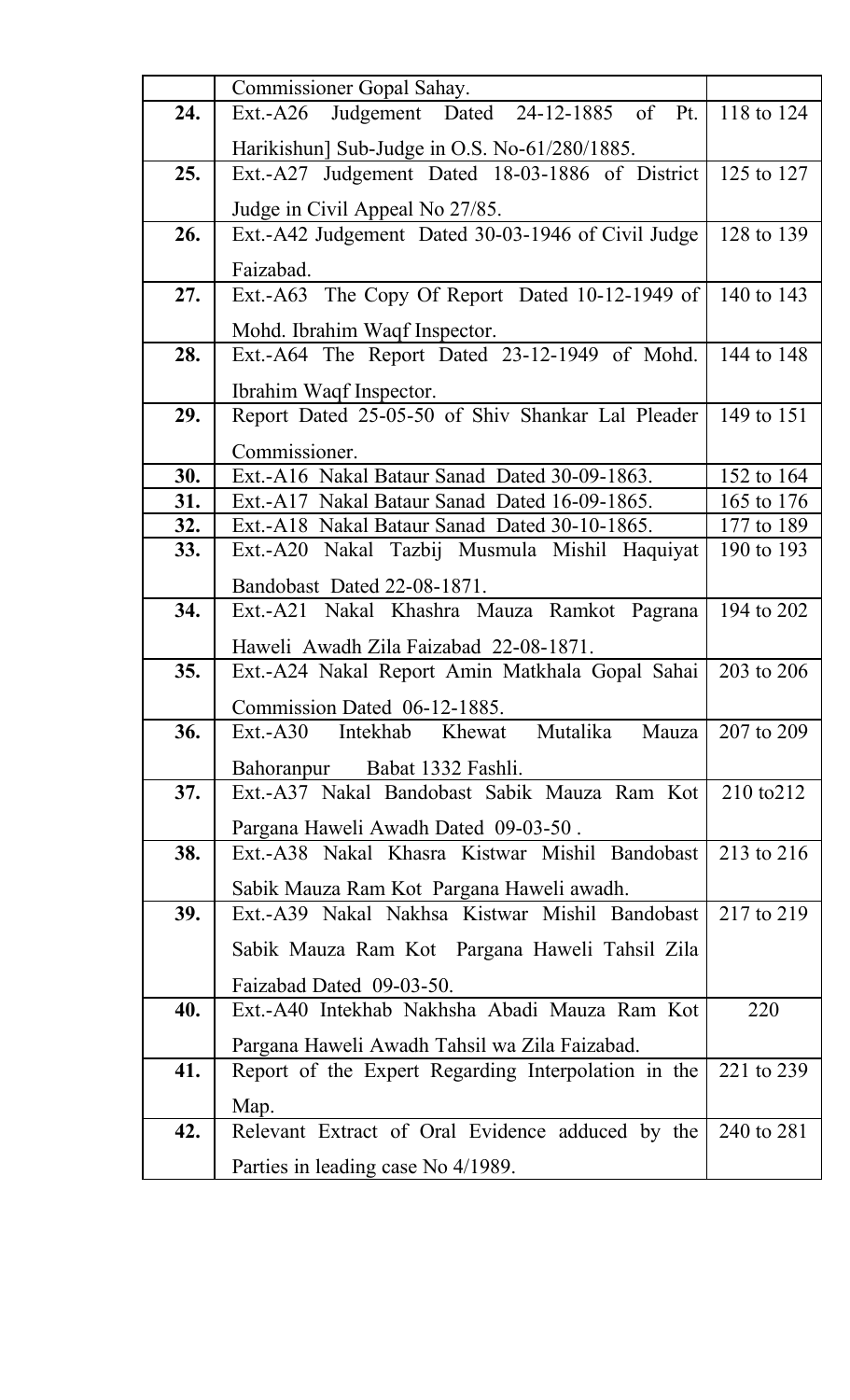## मन्दिर/मस्जिद एवं खम्भो के रंगीन चित्रों का विवरण (अभिलेख संख्या-200 सी-1)

- पहले दरवाजे के दाएं पार्श्व के पत्थर के खम्भे (खम्भा सं0-1) का  $1<sub>1</sub>$ छाया-चित्र संख्या-48।
- पहले दरवाजे के दाए पार्श्व के पत्थर के खम्भे (खम्भा सं0–1) का निचले  $2.$ भाग का छाया–चित्र संख्या–50।
- पहले दरवाजे के बाएं पार्श्व के पत्थर के खम्भे (खम्भा सं0-2) का  $3<sub>1</sub>$ छाया–चित्र संख्या–51।
- पहले दरवाजे के बाए पार्श्व के पत्थर के खम्भे (खम्भा स0-2) का का  $\overline{4}$ . छाया–चित्र संख्या–51।
- पहले दरवाजे के बाएं पार्श्व के पत्थर के खम्भे (खम्भा सं0-2) के उपरी 5. भाग का छाया–चित्र संख्या–54।
- मन्दिर / मस्जिद की मुख्य इमारत के बीच के दरवाजे के दायें पार्श्व के  $6.$ बाहर की ओर लगे पत्थर के खम्भे (खम्भा सं0-3) का छाया-चित्र संख्या-104।
- मन्दिर / मस्जिद की मुख्य इमारत के बीच के दरवाजे के दायें पार्श्व के  $\overline{7}$ . बाहर की ओर लगे पत्थर के खम्भे (खम्भा सं0-3)का छाया-चित्र संख्या-105।
- मन्दिर / मस्जिद की मुख्य इमारत के बीच के दरवाजे के दायें पार्श्व के 8. बाहर की ओर लगे पत्थर के खम्भे (खम्भा सं0-3) के निचले भाग का छाया–चित्र संख्या–109।
- मन्दिर / मस्जिद की मुख्य इमारत के बीच के दरवाजे के दायें पार्श्व में 9. भीतर की ओर लगे पत्थर के खम्भे (खम्भा सं0–4) के निचले भाग का छाया–चित्र संख्या–114।
- मन्दिर / मस्जिद की मुख्य इमारत के बीच के दरवाजे के दायें पार्श्व में  $10.$ भीतर की ओर लगे पत्थर के खम्भे (खम्भा सं0–4) के निचले भाग का छाया–चित्र संख्या–115।
- मन्दिर / मस्जिद की मुख्य भाग की पिछली दीवार के दायें पार्श्व के प्रारम्भ  $11.$ में लगे पत्थर के खम्भे (खम्भा सं0-7) के निचले भाग का छाया-चित्र संख्या–141 |
- मन्दिर / मस्जिद की मुख्य भाग की पिछली दीवार के दायें पार्श्व के प्रारम्भ  $12.$ में लगे पत्थर के खन्मे (खम्भा सं0-7) के बायें पार्श्व में लगे पत्थर के खम्भे (खम्भा सं0–8) का छाया–चित्र संख्या–146।
- मन्दिर / मस्जिद की मुख्य भाग की पिछली दीवार के दायें पार्श्व के प्रारम्भ  $13.$ में लगे पत्थर के खम्मे (खम्भा सं0-7) के बायें पार्श्व में लगे पत्थर के खम्भे (खम्भा सं0–8) के निचले भाग का छाया–चित्र संख्या–147।
- मन्दिर / मस्जिद की बीच भाग की पिछली दीवार के बायें पार्श्व में लगे  $14.$ पत्थर के खम्भे (खम्भा स0–9) के कम में बायें पार्श्व में लगे पत्थर के खम्भे (खम्भा सं0-10) के निचले भाग का छाया-चित्र संख्या-166।
- मन्दिर / मस्जिद की बीच भाग की पिछली दीवार के बायें पार्श्व में लगे  $15.$ पत्थर के खम्भे (खम्भा स0-9) के क्रम में बायें पार्श्व में लगे पत्थर के खम्भे (खम्भा सं0-10) के निचले भाग का छाया-चित्र संख्या-167।